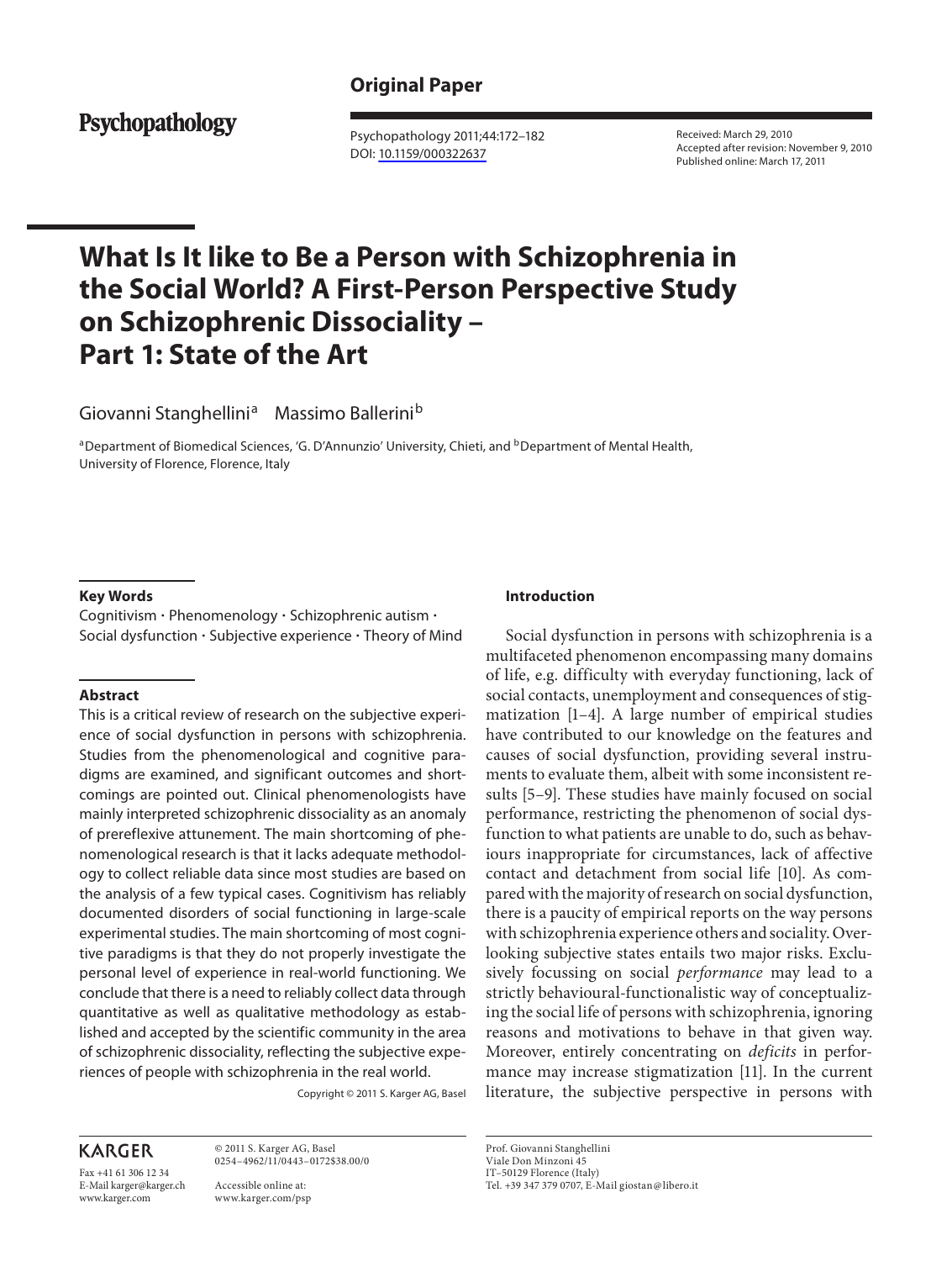schizophrenia is usually assessed as a feature of 'quality of life', a construct that mainly addresses the self-evaluation of well-being and participation or satisfaction in daily activities [12–14] . What will be referred to here as the abnormal subjective experience of sociality is, however, a wider concept than quality of life since it also includes lack of common sense, disorders of inferential perspective-taking, abnormalities of attunement, the tendency to rumination not oriented towards reality, rigid and nonadaptive adherence to idiosyncratic ideas, and the emergence of a deviant hierarchy of values, scopes and ambitions. Studies focussing on patients' self-reports regarding their own social functioning may be inconsistent with information provided by caregivers [12]. To explain these discrepancies, lack of insight, cognitive impairment and depressive symptomatology have been invoked: patients who underestimate their social functioning tend to be more depressed and less impaired in cognitive domains, whereas patients with greater cognitive deficits tend to overestimate their social abilities [12, 14] . This critical review of research on the subjective experience of social dysfunction in persons with schizophrenia is meant to set the stage for an empirical study focussing on the personal level of analysis, on the experiential matrix from which criterion B features arise. Our aim is to improve our understanding of the life-world inhabited by persons with schizophrenia. By doing so we hope to reduce stigmatization and enhance the specificity and validity of the DSM-IV 'social and occupational dysfunction' criterion [15] .

## **The Subjective Side of Social Dysfunction : The Background – Phenomenology and Cognitivism**

 In classical psychopathology, *autism* is the most famous construct depicting both the schizophrenic patients' detachment from social milieu and their constitution of a private world either filled out by efflorescent imaginative inner life or emptied in a cold rarefaction leaving behind only odd and aloof simulacra. Introduced by Eugen Bleuler [16], *autism* is conceived as a defence mechanism for avoiding the conflicts between desires and reality testing, promoting disengagement from everyday activities, emotional indifference, inappropriate behaviours and dereistic and overinclusive thinking. Kretschmer [17] depicted schizophrenic autism as an *emotional paradox*: a kind of emotional ataxia whose main features are coldness, lack of affective contact with other persons mixed up with irritability and hypersensitivity to social stimuli, social anxiety and avoidant behaviour. Kretschmer also introduced autism as the essential psychopathological core of the *schizothymic-schizoidschizophrenic continuum,* anticipating the notion of schizophrenic spectrum.

 Two main paradigms of psychopathological research – phenomenology and cognitivism – investigate the subjective features of the impairments of social life in schizophrenia.

## *Phenomenology*

 From the angle of clinical phenomenology, autism implies a disturbance of attunement, i.e. of the ability to perceive the existence of others and to see their mental structure as similar to one's own; make emotional contact and establish mutual relationships; intuitively understand the manifestations of mental life of other persons, and communicate with others using the shared meaning structures in a context-relevant manner [18] .

 Modern phenomenological accounts of autism mainly draw on Minkowski's [19] and Blankenburg's [20] ideas. Minkowski assumed that schizophrenic autism is a loss of vital contact with reality, including morbid rationalism and the so-called 'antithetic attitude'. Vital contact with reality provides a latent awareness of reality 'making us adjust and modify our behaviour in a contextually relevant manner but without distorting our overall goals, standards and identity' [21, p. 282]. Morbid rationalism is an intellectualistic attitude that consists in governing one's own life according to abstract principles and renouncing the non-rational feelings of harmony with oneself and the outer world. By 'antithetical attitude' Minkowski designates the attempt to avoid all perturbations coming from without the self, feared as an attack to one's own fragile sense of selfhood. Blankenburg characterized autism as a crisis of 'common sense': the lack of an implicit understanding of the axioms of everyday life (the background of tacit knowledge shared by a social group, through which its members conceptualize objects, situations, and other persons' behaviours) and of the natural attitude (being attuned to the world as it appears in everyday experience). These concepts address a pragmatic impairment where what is actually impaired is not just the possession of a sufficient stock of knowledge of the rules of the game of human sociality. Rather, the fundamental disorder is understood to be in our preconceptual and precognitive grip on social situations, a kind of prereflexive 'indwelling' in the social world [22] . This basic disorder was described by Mundt [23] as an anomaly of intentionality, i.e. of the capacity to constitute social reality in the dialectics of emotional reciprocity and empiri-

Schizophrenia in the Social World Psychopathology 2011;44:172–182 173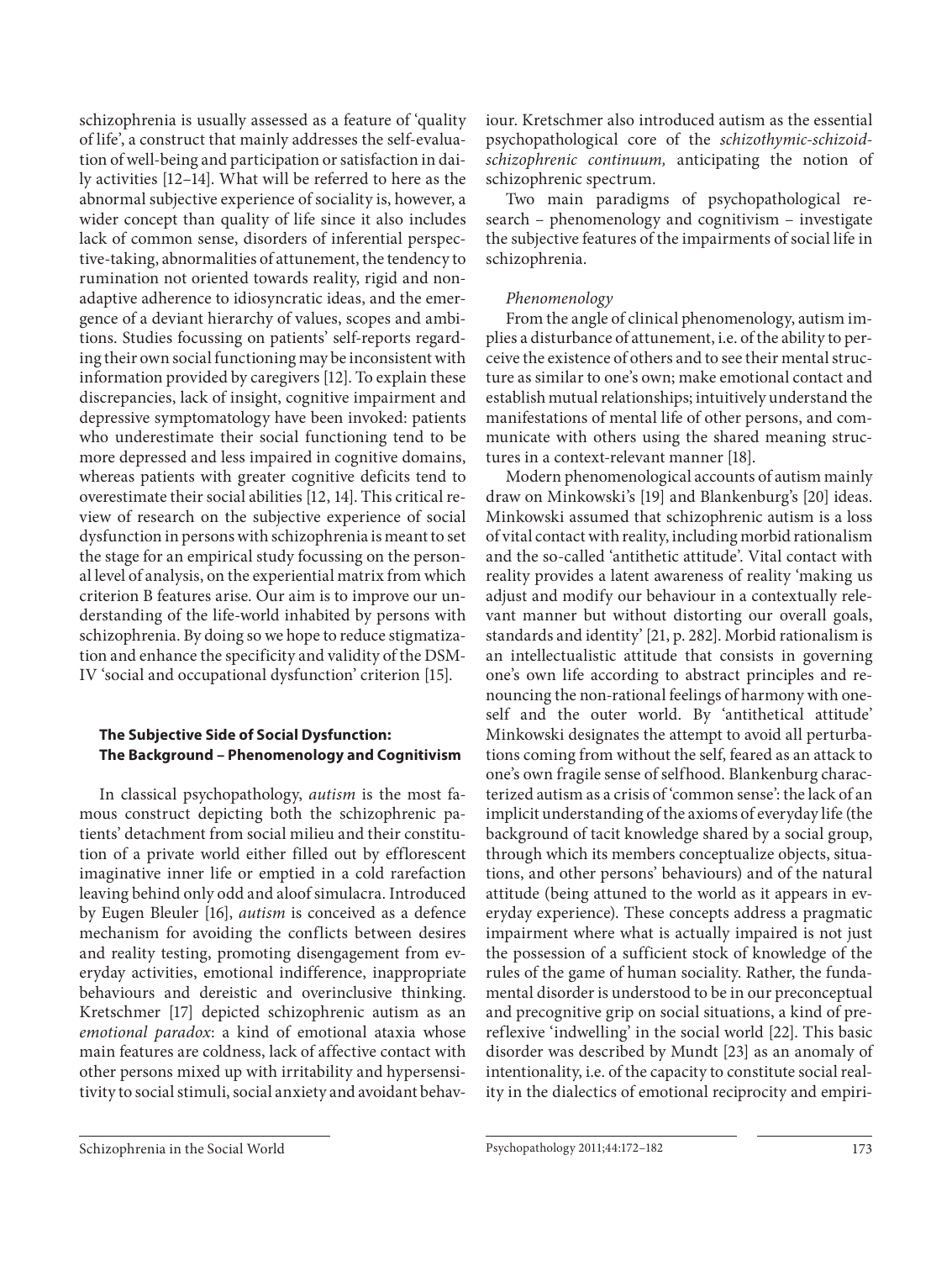cally investigated in its psychopathological as well as neuropathological features.

 Eccentric values in persons with schizophrenia are another aspect of an overall crisis of common sense [24] . The outcome of this has been designated as antagonomia and idionomia. Antagonomia reflects the choice to distance oneself from common sense rules and take an eccentric stand in the face of commonly shared assumptions and the here and now 'other'. Idionomia reflects the sentiment of the radical uniqueness and exceptionality of one's own internal law *(nomos)* with respect to common sense or the other human beings. This may go together with an appreciation of one's own radical exceptionality, which is felt as a 'gift', often in view of an eschatological mission or a vocation to a superior, novel, metaphysical understanding of the world.

 Recently, detachment from the lived body has been regarded by clinical phenomenologists as a fundamental phenomenon of schizophrenia, relevant to understanding the patient's existential standpoint and clinical symptoms [25-29].

 Since the beginning, phenomenology has developed a distinction [30] between lived body *(Leib)* and physical body *(Körper)* , the first being the body experienced from within, my own direct experience of my body in the firstperson perspective, myself as a spatiotemporal embodied agent in the world; the second (body-object), the body thematically investigated from without, as for example by natural sciences as anatomy and physiology. Phenomenology conceives of the lived body as the centre of three main dimensions of experience [28] : (a) the experience of my self, and especially of the most primitive form of selfawareness emerging from the basic kinestetic and proprioceptive experience of one's own body. I experience myself as the perspectival origin of my experiences (i.e. perceptions or emotions), actions and thoughts. This primordial access to myself, or primitive form of egocentricity, must be distinguished from any explicit and thematic form of I-awareness, since it is tacit and implicit although experientially present. Henry [31] uses the term 'ipseity' to express this basic or minimal form of selfawareness. (b) Object-experience and meaning-bestowing; the lived body is not only the perspectival origin of my perceptions and the locus of their integration: it structures and organizes the field of experience, being silently at work whatever I do. I understand my environment as I inhabit it, and the meaningful organization of the field of experience is possible because the active and receptive potentials of my own body are constantly projected into it [32] . (c) The experience of other people, i.e. intersubjectivity. Philosopher Merleau-Ponty [33] placed the lived body at the centre of the problem of body-to-body attunement, setting the stage for the understanding of intersubjectivity as intercorporeality, i.e. the immediate, prepredicative, prereflexive perceptual linkage between my own and the other's body – or transfer of corporeal schema – through which I recognize another being as an alter ego and make sense of his actions. Intercorporeality is never fully evident, but it is the bearing support of all interaction connected with behaviour, already active and present ahead of any explicit communication. The perceptive bond between myself and another person is based on my capacity to identify with the other's body by means of a primary perceptive tie. Developmental psychologists support the hypothesis that proprioception is involved in understanding other persons through body-to-body attunement [34]. Empirical evidence from neuroimaging also seems to corroborate this view [35] .

 Clinical phenomenology has described a list of anomalous experiences coming out from disorder of embodiment: the disembodiment of the self, of interpersonal relationships, and also of the cognitive-categorial schema with respect to its extensional references situated in the social world, and lastly the assertion of goodness (in the ethical sense), and of the need (in the epistemic sense) for principles and morals far detached from the warmth of the flesh (their own and other people's), and of emotions. All these phenomena lead to the hypothesis that the autistic schizophrenic person lives and behaves like a deanimated body or a disembodied spirit [26–28] .

 In this light, the basic features of autism can be understood as the fragility of the tacit dimension of self-coherence that is at the basis of both subjectivity and intersubjectivity and of the disturbance of emotional participation in the social world. The former is the agonizing feeling of fogginess, of imploding internally, of being unable to cope with social confrontation as a face-to-face relationship with another person – all these leading to social withdrawal. The latter consists in the loss of emotional, prereflexive and prelinguistic attunement with other persons [25–27, 36] .

# *Criticisms of Phenomenological Studies*

 The main shortcoming of phenomenological research on autism is that it lacks adequate methodology to collect reliable data. The issue of collecting and interpreting data through rigorous methodology, as established and accepted by the scientific community, is generally overlooked [with few significant exceptions, e.g. 23, 37–40]. There are four main features to this: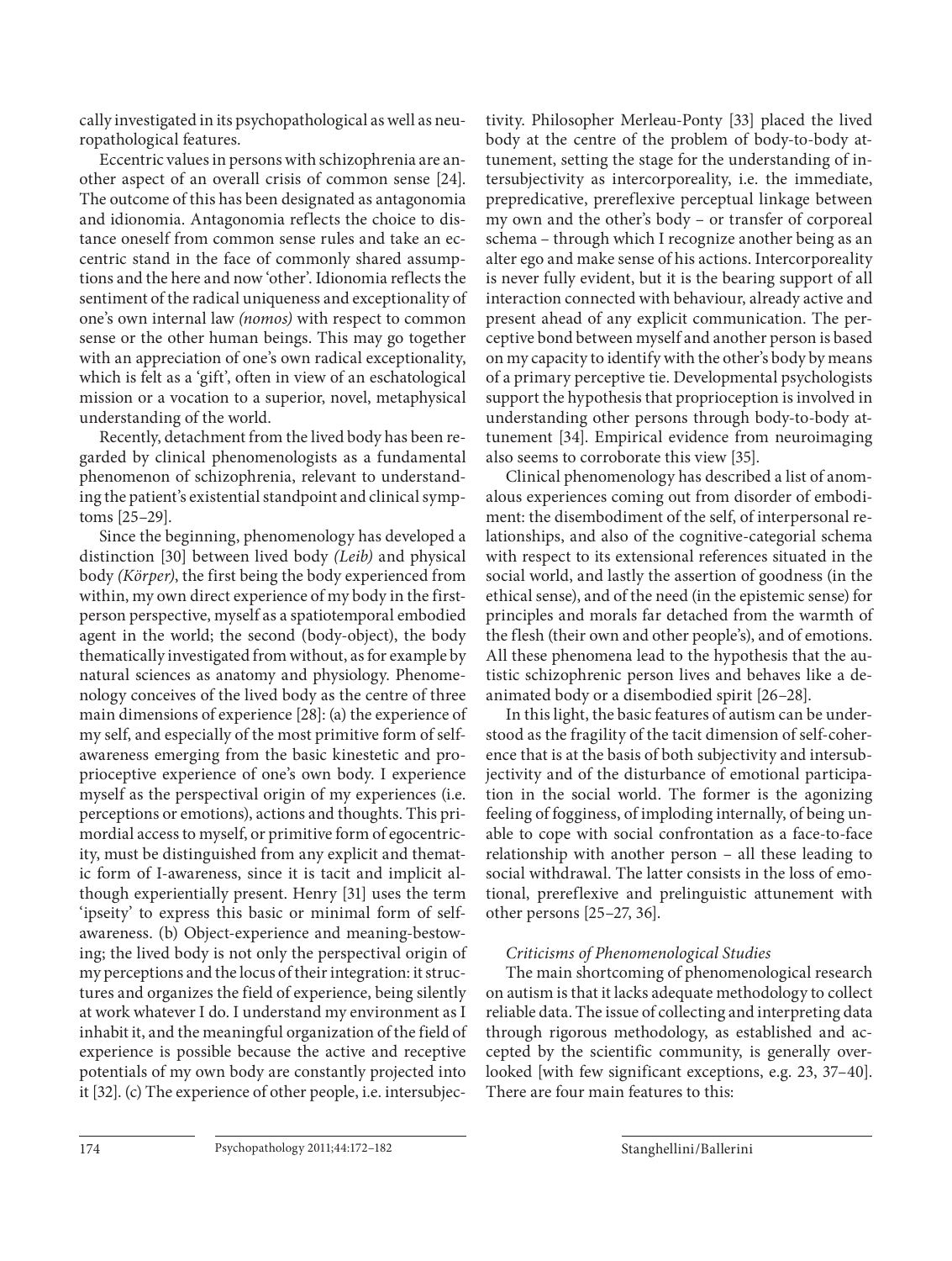*Idiographism.* Most studies are idiographic. They report one or a few paradigmatic or typical cases and look for their essential feature(s). The scientific community is usually sceptical towards this kind of generalization of idiographic data. The outcome of this is that, normally, phenomenological constructs are neither incorporated into the 'big picture' of evidence-based science, nor do they generate hypotheses that are received and tested by evidence-based research.

*Lack of Operationalized Constructs.* Unfortunately, few clinical phenomenologists are interested in operationalizing their generalizations. This is an obstacle to comparing one's own findings with those of other researchers, and to cumulating data and concepts coming from different researchers. Findings are seldom summarized in clearly defined constructs to promote improvement of operational criteria and standardized assessment instruments.

*Lack of Established Procedural Criteria.* The main aim of phenomenological research in psychopathology is seeking for the invariances in anomalous experiences and attempting to disclose the essential feature(s) of a given type of phenomenon. The standard way to obtain this is by means of imaginative variations [41], a method whereby the researcher attempts to imagine a phenomenon as being different from what it actually is in order to discover which features cannot be varied without preventing that phenomenon to be the *type* of phenomenon it actually is. Although this kind of conceptual analysis may be shared among investigators and its outcomes are therefore open to rejections and refutations [42] , the community of researchers does not share rigorous procedural criteria to check the appropriateness of this process.

*Lack of Established Validity Criteria.* Another problem, closely related to the previous one, concerns the kind of 'truth' clinical phenomenology seeks. This phenomenological kind of truth has its own criteria, different from those of standard quantitative research. These criteria include construct validity, rather than reliability, such as vividness, connectedness, depth and complexity [43] . As with procedural criteria, there is no consensus in the scientific community on which criteria should be included in the list of validity criteria and how should they be operationalized [44, 45].

## *Cognitivism*

 Today, cognitivism is the dominant approach to empirical research on social dysfunction in schizophrenia. Its contribution has been developed following two major streams: *neurocognition* and *social cognition* . The first is a set of abilities for processing abstract clues (words, numbers and symbols) and the second, for elaborating social stimuli (intentions, feelings and behaviour of self and others in diverse social contexts). Neurocognition is a polythetic construct encompassing several subcomponents, the most relevant of which for schizophrenia research are speed of processing, working memory, attention/vigilance, verbal learning and memory, visual learning and memory, reasoning and problem solving [46]. Neurocognitive impairments are well documented in patients with schizophrenia [47–49]. They have been described in early stages of the disease [50, 51], in the prodromic phases [52, 53] and in unaffected relatives [54, 55] . They have been considered the 'rate limiting factor' for social recovery [56–58]. It is still under debate whether patients are globally impaired or whether there are specific domains of deficits [46, 59–63] .

 Social cognition includes various and still debated psychological constructs [64-67], including emotion perception (EP) – the capacity to decipher emotions as they emerge from facial expressions, vocal prosody and bodily gestures – and Theory of Mind (ToM). ToM implies seeing others as possessing intentional states such as beliefs and desires and using these to explain and predict the others' behaviours. There are two main versions of ToM [68] : *theory theory* (TT) and *simulation theory* (ST). TT [69] postulates that one understands other persons by implicitly employing a theoretical stance, a folk theory of the mind, akin to a scientific theory, consisting in a set of causal-explanatory laws enabling one to infer others' mental states from the observation of their behaviours. ST [70] by contrast claims that other people's mental states are represented and understood through imaginatively adopting their perspective and matching these states with resonant states of one's own. According to ST, the source for one's understanding of others is not a theory, but one's own mind that is used to run simulations of the other persons' behaviours and by so doing understand their mental state. Whilst TT depicts mindreading as a thoroughly detached theoretical activity, ST incorporates an attempt to mimic or impersonate the mental life of others [71] . A version of ST is so-called *embodied simulation* [72] . According to embodied simulation theory, the intentions of the observed person (as well as his/her emotions and sensations) are mirrored in the observer's body, as if he/she did a similar action.

 Patients with schizophrenia display compromised sociocognitive processes, particularly EP and ToM abilities as reported by recent robust meta-analyses [73–75] . These impairments have been documented in at-risk popula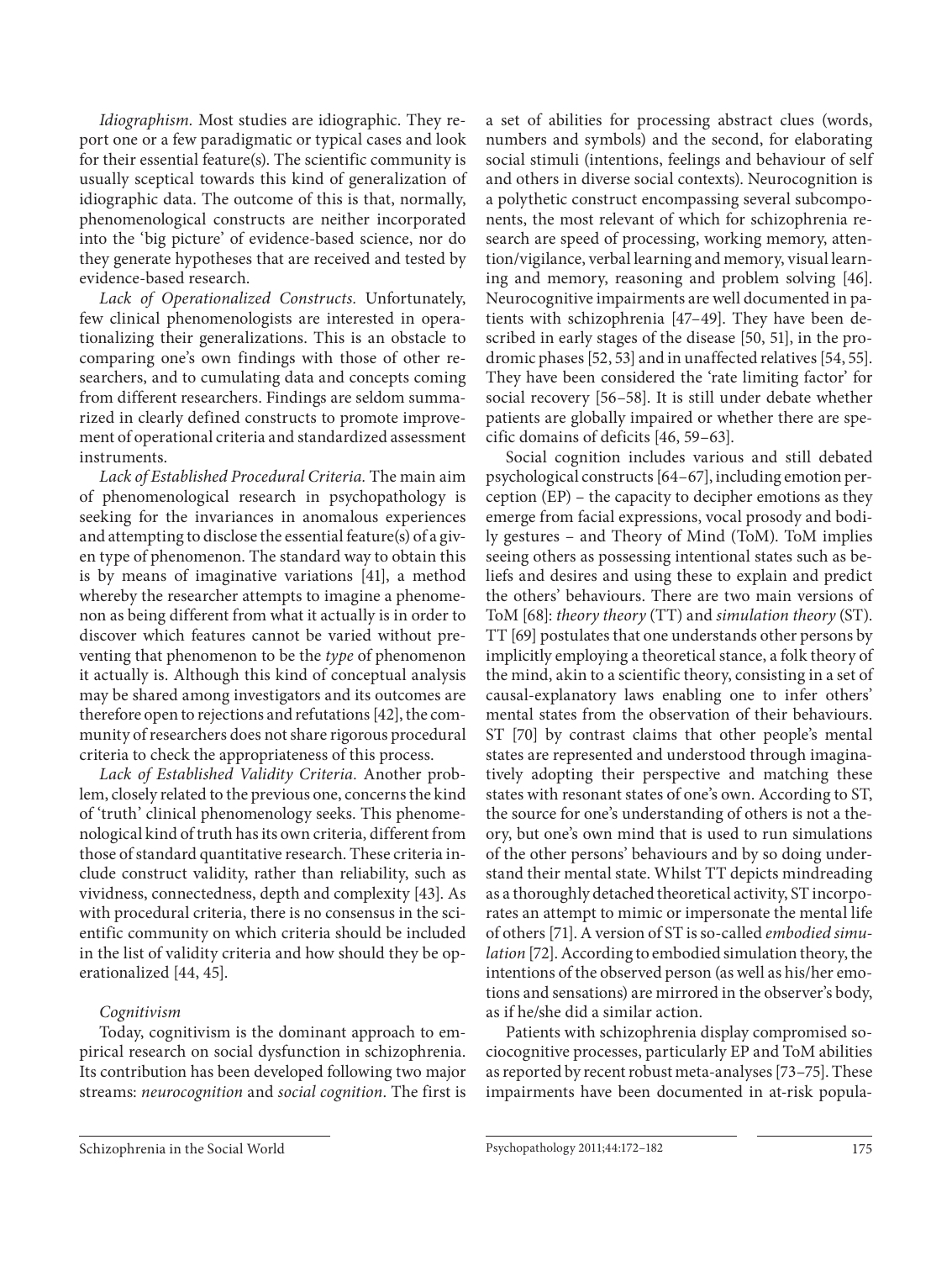tions, early stages of disease and in patients' unaffected relatives [76–81] . EP and ToM impairments are correlated with worse functional outcome [82-90].

 A list of the main impairments of Social Cognition in persons with schizophrenia, as described by cognitive scientists, includes impairment in Social Perception [91– 94], i.e. the ability to get 'the big picture' of the social game (e.g. to infer 'precipitating events' or to correctly appreciate contextually relevant information), in Attributional Style [95, 96] and Social Knowledge [97, 98]. Also, the ToM mechanism has been considered a preeminent feature of the entire Social Cognition constructs [99–102] and has been invoked to mirror all empathic abilities in humans [103, 104]. Broadly defined, empathy in this research context is considered to be multidimensional in nature, involving cognitive and emotional processes (perspective taking or inferential thinking and concerns for others or emotional sharing) [105, 106]. Inferential perspective taking and pure affective empathy have appeared to be associated with overlapping but distinct neuronal networks [65, 107] and are currently evaluated with different laboratory paradigms, e.g. Hinting Task and Eyes Test [108, 109] .

 In contrast to the view that the affective facet of ToM 'may be in fact an empathic response' [104, pp. 19], Bora et al. [103] argued that empathy is not evaluable via emotion recognition tasks like the Eyes Test. What is really evaluated through these tasks is the cognitive side of empathy, or some specific forms of mentalizing (mental state decoding and mental state reasoning), the affective side of empathy, the immediate emotional sharing, being very difficult to assess via direct objective measures.

 Some researchers [110–112] have emphasized the importance of the cognitive facet of empathy to explain social deficits in terms of ToM. Many of these accounts, however, do not say enough about the role of emotions in social cognition processes [104]. As mental states are inseparable from emotional processes and 'in many if not all cases, human social and emotional behaviors are highly intertwined' [113, p. 48] any account of social impairments in persons with schizophrenia should include the role of emotions [104] . Emotion processing is a major determinant of social outcome in schizophrenia such as Emotion Recognition [83-89], anhedonia [114, 115] and particularly the anticipatory pleasure experience [116], motivation [117, 118], recently regarded as the critical feature of negative syndrome [119] with respect to functional outcome. To note, persons with schizophrenia display relevant impairment in the integration of affective and cognitive ToM skills [120], and affective ToM tasks have

appeared to be more predictive of social functioning in people with schizophrenia [84] .

# *Criticisms of Cognitive Studies*

 The main shortcoming of the ToM paradigm is perhaps that, since it is mainly based on laboratory assessment of social performance, it does not properly investigate real-world functioning [121–123] . The following is a list of criticisms that can be addressed to the cognitive paradigm in the study of schizophrenic dyssociality, organized along three main topics: inconsistent results, methodological problems and problems with research design.

- Inconsistent Results
- Different studies show inconsistent results. It is debated whether social dysfunction in schizophrenia is better predicted by symptomatology or by cognitive impairments [124-129]. It is still unclear which cognitive impairments are more relevant, neurocognitive or social cognitive variables [82, 84, 102, 130–132] . The extent to which social cognition is independent of neurocognition is also unresolved [102, 133–136] .
- Which neurocognitive subcomponents correlate best with functional outcome is also a matter of debate. The candidates are verbal memory, executive function and verbal fluency [137]; sustained attention and speed of processing [138], and single subcomponents such as verbal memory [139], attention [140, 141] and speed of processing [142].
- Although with some exceptions [143] , the variance explained by cognitive paradigms (neurocognitive and sociocognitive) is relatively small [86, 92, 138, 144, 145]. Correlations between individual neurocognitive abilities and functional outcomes are generally moderate, and even composite measures of neuropsychological performance rarely account for more than 25– 50% of the variance in real-world functional outcomes [125]. Similar evidence emerges from a review of correlations between sociocognitive constructs and social outcome [102].
- It is still debated to what extent the relationship between neurocognition and functional outcome may be a linear causative process that leads from disorders of neurocognition to social dysfunction or to what extent it may be mediated by a supervening set of social cognitive abilities [57, 85–89, 92, 93, 142–146] .
- Finally cognitive paradigms (neurocognitive and sociocognitive) have been unable to maintain a clear-cut Kraepelinian dichotomy of psychoses. Neurocogni-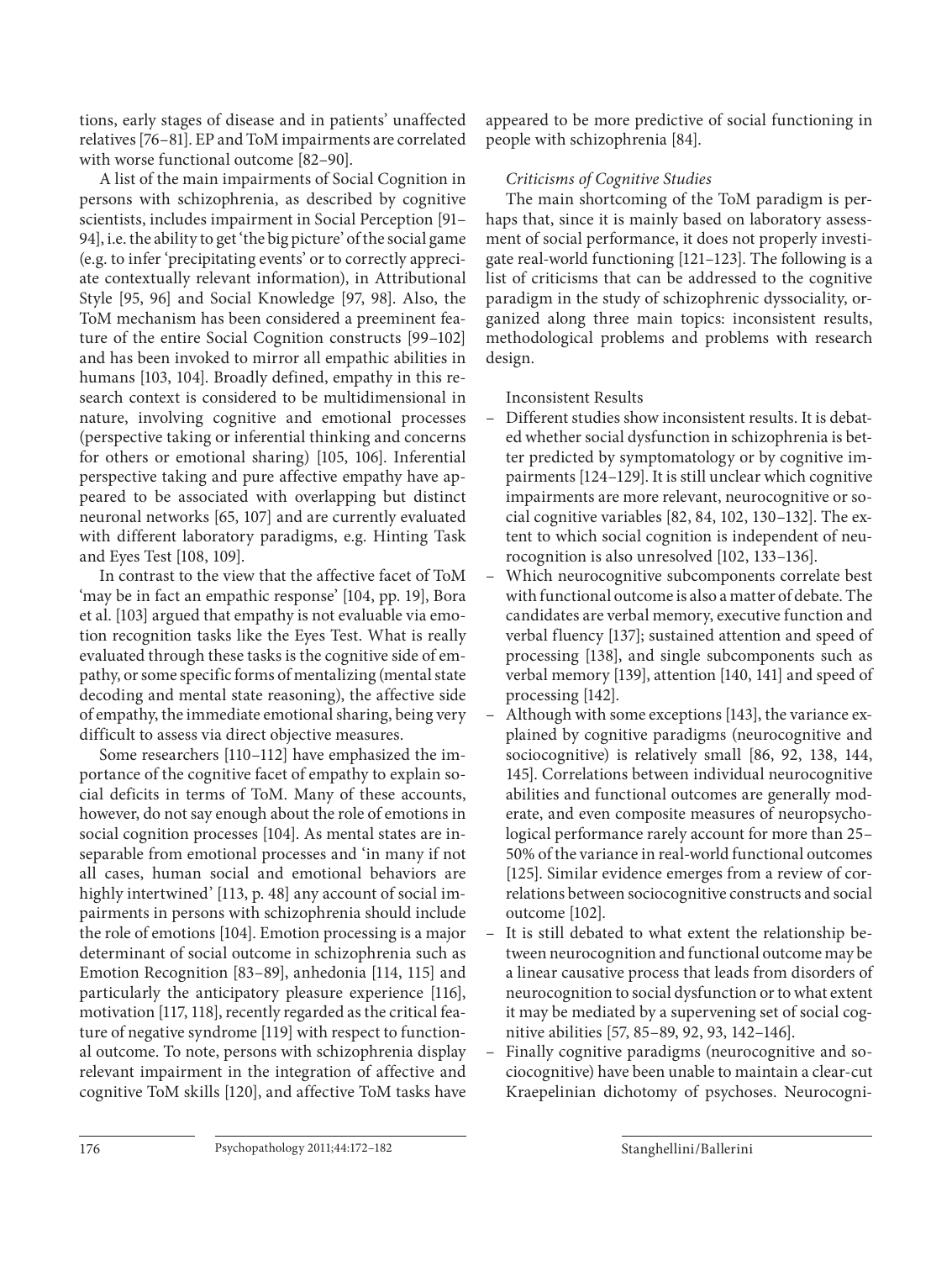tive deficits have also been documented (although to a lesser grade) in bipolar patients. Also, bipolar patients display impairments in ToM and EP similar to those reported in patients with schizophrenia [147–157] .

Methodological Problems

- With respect to Social Cognition constructs, diverse tasks have been produced whose psychometric properties have not been adequately investigated [67, 73, 76] .
- Also, instruments to assess neurocognitive performances produce variables that have overlapping features, for example attention and processing speed are critical to performance on tasks of verbal memory or executive skills [142].
- Classical tasks used to assess impaired ToM ability are considered too complex. These tasks are often considered developmentally inappropriate since they make large demands on verbal abilities and explicit problem-solving skills, and involve after-the-fact reflection as opposed to spontaneous mentalizing [123, 158, 159] .
- It is documented that Social Cognition tasks are correlated with neurocognitive abilities such as IQ, working memory, executive functions and attention [73], executive functions and IQ [160], episodic and working memory [85, 89], early visual processing [93], executive functions [161] and vigilance [162] . Thus Social Cognition tasks require neurocognitive abilities. The question here is to what degree social cognition tests account for neurocognitive abilities, and not just for social cognitive ones.

Problems with Research Design

 Social Cognition research designs are conducted by recreating real-word social interactions in laboratory settings; as such, it is a matter of debate whether they properly investigate real-world functioning and personal and 'embedded' coping strategies to perform real-life tasks. Indeed *in clinical settings* , but not in laboratory settings, patients with schizophrenia seem to exhibit intact ToM skills in conversational interactions, appropriately report first- and second-order mental states of others, and design their contributions to conversations on the basis of what they think their communicative partners know and intend [121]. Thus, in a clinical setting, patients can use ToM abundantly and appropriately [121]. This 'makes clear that a simple ToM deficit account of schizophrenia is inadequate. Actively psychotic patients retain subtle interactional abilities that depend on their ability to reason about their own and others' mental states' [121, p. 412].

Recently, using social stimuli via videotaped realistic social scenarios, patients with schizophrenia displayed specific, rather than general, ToM impairment, limited to sarcastic and insincere social exchanges [163]. Also, clinical studies demonstrate that persons with schizophrenia are aware to be impaired in empathic abilities, and recognize the others as intentional agents: self-report measures show that they are able to admit general (affective and cognitive) impairments [103, 104, 163], impairments limited to the cognitive (perspective-taking) facet of empathy [164].

 In conclusion, people with schizophrenia seem to have no general difficulties in recognizing other people as intentional agents whose behaviour is subtended by intentional mental states – that is the core supposed disturbance in childhood autism [165] . Whatever ToM deficit there may be in schizophrenia, this appears to be very different from the one occurring in childhood autism as also documented by the marked differences in the clinical pictures.

### **Conclusions**

 Studies on Social Cognition usually sidestep the experiential quality of conscious mental life and are committed to an idea of cognitive functioning depicted as an input-output device based only on its processing properties. Also, they sometimes seem to endorse a disembodied and disembedded conception of mental processes that are neither taking place within the lived body (especially the emotional body) nor interacting with the environment. In the last two decades, cognitivism has contributed robust and well-replicated data on disorders of Social Cognition in persons with schizophrenia, documenting disorders of emotion recognition and of the ability to get 'the big picture' of the social game – although different studies may show divergent results. As we have seen, the main shortcoming of cognitive paradigms is perhaps that, since they are mainly based on laboratory assessment of social performance, they do not properly investigate realworld functioning and the personal level of experience – *what it is like* to be a person with schizophrenia in the social world. Social and neurocognition research designs are mainly interested in bridging social behaviour (e.g. mindreading or mindblindness for ToM paradigms) with the working of a subpersonal mechanism (e.g. a module), rather than depicting the personal-level of experience. The ToM paradigm encourages the assessment of social *performances* but does little to frame the investigation of

Schizophrenia in the Social World Psychopathology 2011;44:172–182 177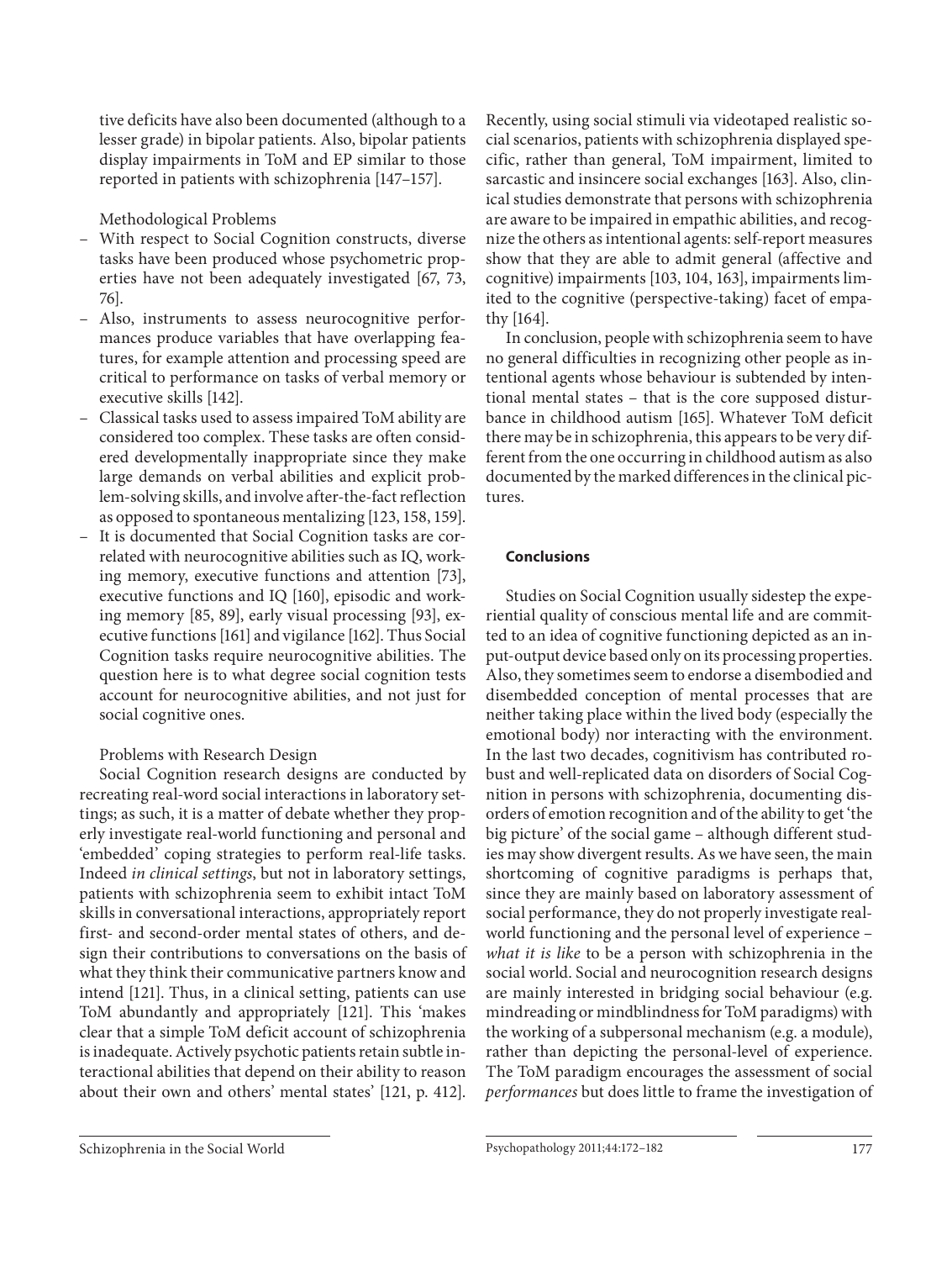the *personal experience* one has of such performance. For instance, it measures the accuracy in attributing mental states to other persons in a task of false beliefs but does not describe the person's experience in attributing mental states to others. As recently stated by Montag et al. [164, p. 87], 'subjective perception of social cognitive, i.e. empathic abilities in schizophrenia deserves further research'.

 Since the works of Eugen Bleuler and his followers, this has been the task of phenomenological psychopathology. As recently stated by Andreasen et al. [166, p. 708], 'having been 'lost' or ignored for a number of years, several features of Bleuler's thinking are now reemerging (…) Bleuler believed that the inability to relate empathically to others [autism] was one of the primary or fundamental symptoms of schizophrenia. He considered this symptom to be far more important than the delusions and hallucinations given so much emphasis in current diagnostic criteria'. For almost one century, phenomenology has argued that sociality is chiefly an embodied and embedded practice. Clinical phenomenology has always considered autism an essential, defining feature of schizophrenic disorders, and has studied the subjective experience of persons with schizophrenic autism. It has mainly interpreted autism as an anomaly of immediate, prepredicative, prereflexive attunement. This complex phenomenon

is not easily amenable to a rigorous operational definition and it is difficult to be investigated via purely quantitative empirical methods. Also, its subjective side – *what it is like* to be affected by poor prereflexive attunement – is still inadequately investigated. In addition to this lack of a richly detailed and operationalized construct for schizophrenic autism, phenomenological research on schizophrenia suffers from serious methodological inadequacies: idiographism, lack of established procedural criteria and lack of established validity criteria.

 Thus, there is a need to collect data, through quantitative as well as qualitative methodology as established and accepted by the scientific community, reflecting the subjective experiences of dissociality in people with schizophrenia in the real world. Reconsidering the concept and the multifaceted aspects of schizophrenic autism by improving the methodology of phenomenological research may represent a way to grasp the core feature of schizophrenia [167], thus establishing links between the persons' subjective experience and experimental measures of core mental dysfunctions [168] . This has obvious ethical implications – reducing stigmatization by improving our understanding of the world persons with schizophrenia live in – and epistemological ones – enhancing the specificity and validity of the construct 'social and occupational dysfunction'.

#### **References**

- ▶ 1 Wiersma D, Wanderling J, Dragomirecka E, Ganev K, Harrison G, An Der Heiden W, Nienhuis FJ, Walsh D: Social disability in schizophrenia: its development and prediction over 15 years in incidence cohorts in six European centres. Psychol Med 2000; 30: 1155–1167.
- ▶ 2 Brekke JS, Long JD, Kay DD: The structure and invariance of a model of social functioning in schizophrenia. J Nerv Ment Dis 2002; 190:63–72.
- 3 McGrath JA, Avramopoulos D, Lasseter VK, Wolyniec PS, Fallin MD, Liang KY, Nestadt G, Thornquist MH, Luke JR, Chen PL, Valle D, Pulver AE: Familiality of novel factorial dimensions of schizophrenia. Arch Gen Psychiatry 2009;66:591–600.
- 4 Harvey PD, Bellack AS: Toward a terminology for functional recovery in schizophrenia: is functional remission a viable concept? Schizophr Bull 2009;35:300–306.
- 5 Cohen AS, Forbes CB, Mann MC, Blanchard JJ: Specific cognitive deficits and differential domains of social functioning impairment in schizophrenia. Schizophr Res 2006;81: 227–238.
- 6 Harvey PD, Velligan DI, Bellack AS: Perfor- 12 Bowie CR, Twamley EW, Anderson H, Halpmance-based measures of functional skills: usefulness in clinical treatment studies. Schizophr Bull 2007;33:1138–1148.
- 7 Priebe S: Social outcomes in schizophrenia. 13 McCabe R, Saidi M, Priebe S: Patient-report-Br J Psychiatr 2007;191(suppl 50):15–20.
- 8 Leifker FR, Patterson TL, Heaton RK, Haroutcome: the results of the VALERO Expert Survey and RAND Panel. Schizophr Bull DOI: 1093/sbp044.
- 9 Mausbach BT, Moore R, Bowie C, Cardenas V, Patterson TL: A review of instruments for measuring functional recovery in those diagnosed with psychosis. Schizophr Bull 2009;35:307–318.
- 10 Stanghellini G, Ballerini M: Criterion B (social dysfunction) in persons with schizophrenia: the puzzle. Curr Opin Psychiatry 2007;20:582–587.
- 11 Stanghellini G, Ballerini M: Dis-sociality: the phenomenological approach to social dysfunction in schizophrenia. World Psychiatry 2002;1:102–106.
- ern B, Patterson TL, Harvey PD: Self-assessment of functional status in schizophrenia. J Psychiatr Res 2007;41:1012–1018.
- ed outcomes in schizophrenia. Br J Psychiatry 2007;191(suppl 50):21–28.
- vey PD: Validating measures of real-world 14 Narvaez JM, Twamley EW, McKibbin CL, Heaton RK, Patterson TL: Subjective and objective quality of life in schizophrenia. Schizophr Res 2008;98:201–208.
	- 15 American Psychiatric Association: DSM IV-TR: Diagnostic and Statistical Manual of Mental Disorders, ed 4. Washington, American Psychiatric Association, 2000.
	- 16 Bleuler E: Dementia praecox oder Gruppe der Schizophrenien. Leipzig, Deuticke, 1911.
	- 17 Kretschmer E: Köorperbau und Charakter. Berlin, Springer, 1921–1961.
	- 18 Parnas J, Bovet P: Autism in schizophrenia revisited. Compr Psychiatry 1991;32:1–15.
		- 19 Minkowski E: La schizophrénie. Paris, Desclée de Brouwer, 1927.
		- 20 Blankenburg W: Der Verlust der natürlichen Selbstverständlichkeit. Enke, Stuttgart, 1971.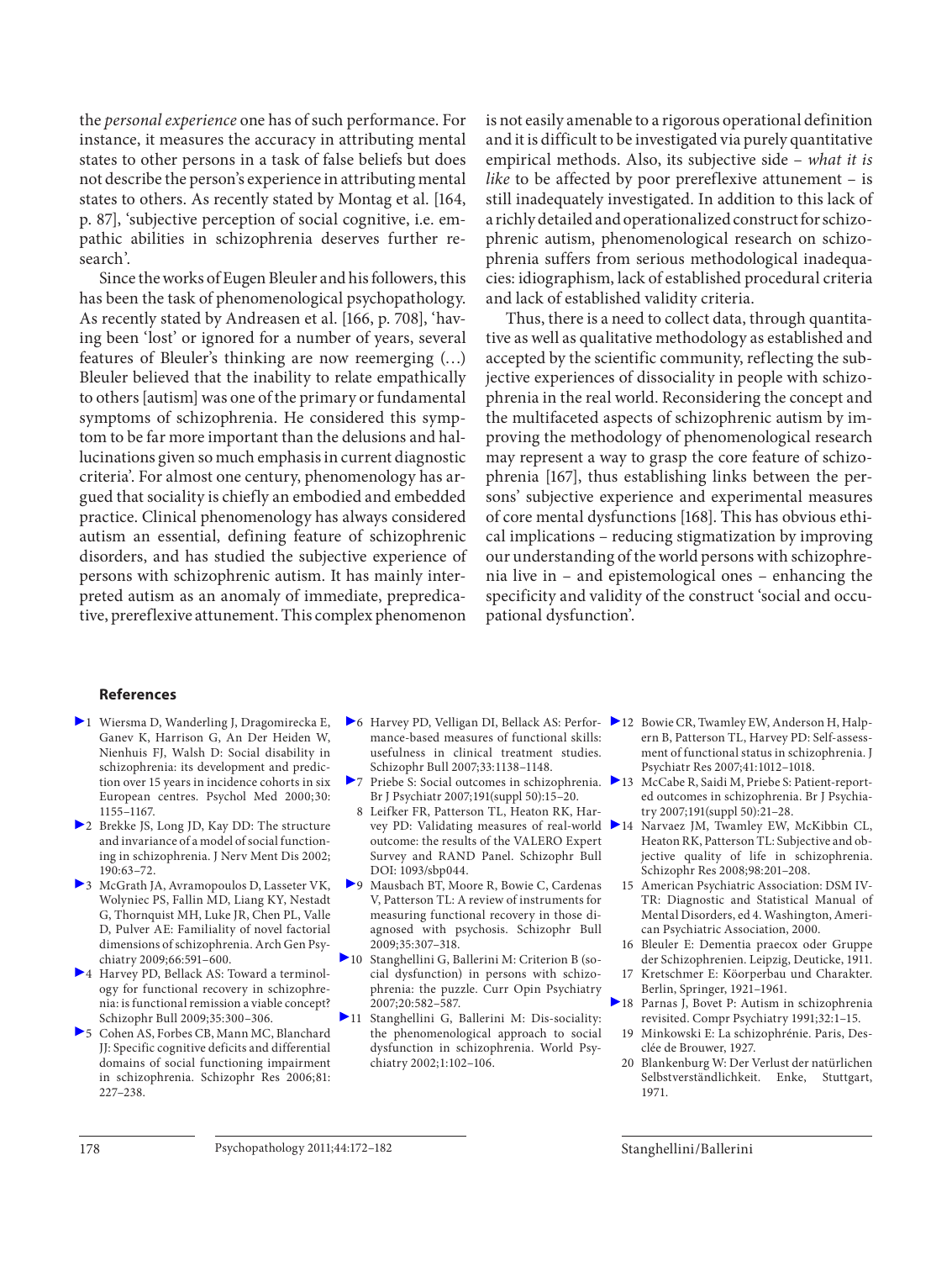- ogy of schizophrenia: the views of Eugene Minkowski. Philos Psychiatry Psychol 2001; 8:279–289.
- 22 Parnas J, Bovet P, Zahavi D: Schizophrenic autism: clinical phenomenology and pathogenetic implications. World Psychiatry 2002; 1:131–136.
- 23 Mundt C: Das Apathiesyndrom der Schizophrenen. Eine psychopathologische und<br>computertomographische Untersuchung. computertomographische Berlin, Springer, 1985.
- 24 Stanghellini G, Ballerini M: Values in persons with schizophrenia. Schizophr Bull 2007;33:131–141.
- 25 Sass LA, Parnas J: Schizophrenia, consciousness, and the self. Schizophr Bull 2003;29: 427–444.
- 26 Stanghellini G, Ballerini M: Autism: disembodied existence. Philos Psychiatry Psychol 244 2004;11:259–268.
	- 27 Stanghellini G: Psicopatologia del senso cobodied Spirits and Deanimated Bodies. The Psychopathology of Common Sense. Oxford, Oxford University Press) (new English translation forthcoming).
- 28 Stanghellini G: Embodiment and schizophrenia. World Psychiatry 2009;8:56–59.
- 29 Fuchs T, de Haan S: The ghost in the machine: disembodiment in schizophrenia –  $\blacktriangleright$  47 two case studies. Psychopathology 2010;43: 327–333.
	- 30 Husserl E (1912–1915): Ideen zu einer reinen Phänomenologie und phänomenologischen Philosophie, vol 2: Phänomenologische Untersuchungen zur Konstitution; reprint, edited by Marly Biemel. The Hague, Martinus Nijhoff, 1952.
	- 31 Henry M: Philosophie et phénoménologie du corps. Paris, Presses Universitaires de France, 1965.
	- 32 Sheets-Johnstone M: The primacy of movement. Amsterdam, Benjamins, 1999.
	- 33 Merleau-Ponty M: Phénoménologie de la perception. Paris, Gallimard, 1945.
	- 34 Stern DN: The Interpersonal World of the Infant. New York, Basic Books, 1985–2000.
- 35 Rizzolatti G, Fadiga L, Gallese V, Fogassi L: Premotor cortex and the recognition of motor actions. Brain Res Cogn Brain Res 1996; 3:131–141.
	- 36 Laing RD: The Divided Self. London, Tavistock, 1959.
- 37 Cutting J: Principles of Psychopathology: Two Worlds – Two Minds – Two Hemispheres. Oxford, Oxford Medical Publications, 1997.
- 38 Møller P, Husby R: The initial prodrome in schizophrenia: searching for naturalistic core dimensions of experience and behaviour. Schizophr Bull 2000;26:217–232.
- ▶ 39 Owen GS, Cutting J, David AS: Are people ▶ 51 with schizophrenia more logical than healthy volunteers? Br J Psychiatry 2007;191:  $453 - 454$
- 21 Urfer A: Phenomenology and psychopathol- 40 Parnas J, Handest P, Jansson L, Saebye D: 52 Niendam TA, Bearden CE, Zinberg J, John-Anomalous subjective experience among first-admitted schizophrenia spectrum patients: empirical investigation. Psychopathology 2005;38:259–267.
	- 41 Ühlein FA: Eidos and eidetic variations in 53 Keefe RS, Perkins DO, Gu H, Zipursky RB, Husserl's phenomenology; in Spitzer M, Ühlein FA, Schwartz MA, Mundt C (eds): Phenomenology, Language and Schizophrenia. New York, Springer, 1992.
	- 42 Parnas J, Sass LA: Varieties of 'phenomenology'. On description, understanding, and explanation in psychiatry; in Kendler KS, Parnas J (eds): Philosophical Issues In Psychiatry; Explanation, Phenomenology, and Nosology. Baltimore, Johns Hopkins University Press, 2008, pp 239–278.
	- 43 Jaspers K: General Psychopathology. Baltimore, Johns Hopkins University Press, 1997.
	- Stanghellini G: The puzzle of psychiatric interview. J Phenomenol Psychol 2004;35:173– 195.
	- mune. Milano, Cortina, 2008 (transl: Disem- 45 Stanghellini G: The grammar of the psychi- 56 Green MF, Kern RS, Braff DL, Mintz J: Neuatric interview (editorial). Psychopathology 2007;40:69–74.
		- 46 Nuechterlein KH, Barch DM, Gold JM, Goldberg TE, Green MF, Heaton RK: Identischizophrenia. Schizophr Res 2004;72:29– 39.
		- 47 Nuechterlein KH, Green MF, Kern RS, Baade WS, Frese FJ 3rd, Gold JM, Goldberg T, Heaton RK, Keefe RS, Kraemer H, Mesholam-Gately R, Seidman LJ, Stover E, Weinberger DR, Young AS, Zalcman S, Marder SR: The MATRICS Consensus Cognitive Battery. 1. Test selection, reliability, and validity. Am J  $\triangleright$  59 Psychiatry 2008;165:203–213.
		- Carter CS, Barch DM, Buchanan RW, Bullmore E, Krystal JH, Cohen J, Geyer M, Green M, Nüchterlein KH, Robbins T, Silverstein S, Smith EE, Strauss M, Wykes T, Heinssen R: Identifying cognitive mechanisms targeted for treatment development in schizophrenia: an overview of the first meeting of the Cognitive Neuroscience Treatment Research to Improve Cognition in Schizophrenia Initiative. Biol Psychiatry 2008;64:4–10.
		- 49 Carter CS, Barch DM, Gur R, Gur R, Pinkham A, Ochsner K: CNTRICS final task selection: social cognitive and affective neuroscience-based measures. Schizophr Bull 2009;35:153–162.
		- 50 Williams LM, Whitford TJ, Flynn G, Wong W, Liddell BJ, Silverstein S, Galletly C, Harris AW, Gordon E: General and social cognition in first episode schizophrenia: identification of separable factors and prediction of functional outcome using the IntegNeuro test battery. Schizophr Res 2008;99:182–191.
		- 51 Mesholam-Gately RI, Giuliano AJ, Goff KP, Faraone SV, Seidman LJ: Neurocognition in first-episode schizophrenia: a meta-analytic review. Neuropsychology 2009;23:315–336.
- son JK, O'Brien M, Cannon TD: The course of neurocognition and social functioning in individuals at ultra high risk for psychosis. Schizophr Bull 2007;33:772–781.
- Christensen BK, Lieberman JA: A longitudinal study of neurocognitive function in individuals at-risk for psychosis. Schizophr Res 2006;88:26–35.
- 54 Toulopoulou T, Picchioni M, Rijsdijk F, Hua-Hall M, Ettinger U, Sham P, Murray R: Substantial genetic overlap between neurocognition and schizophrenia: genetic modeling in twin samples. Arch Gen Psychiatry 2007; 64:1348–1355.
- 55 Gur RE, Nimgaonkar VL, Almasy L, Calkins ME, Ragland JD, Pogue-Geile MF, Kanes S, Blangero J, Gur RC: Neurocognitive endophenotypes in a multiplex multigenerational family study of schizophrenia. Am J Psychiatry 2007;164:813–819.
	- rocognitive deficits and functional outcome in schizophrenia: are we measuring the 'right stuff'? Schizophr Bull 2000;26:119– 136.
- fication of separable cognitive factors in 57 Green MF, Kern RS, Heaton RK: Longitudinal studies of cognition and functional outcome in schizophrenia: implications for MATRICS. Schizophr Res 2004;72:41–51.
- LE, Barch DM, Cohen JD, Essock S, Fenton 58 Matza LS, Buchanan R, Purdon S, Brewster-Jordan J, Zhao Y, Revicki DA: Measuring changes in functional status among patients with schizophrenia: the link with cognitive impairment. Schizophr Bull 2006;32:666– 678.
	- Gladsjo JA, McAdams LA, Palmer BW, Moore DJ, Jeste DV, Heaton RKA: Six-factor model of cognition in schizophrenia and related psychotic disorders: relationships with clinical symptoms and functional capacity. Schizophr Bull 2004;30:739–754.
	- 60 Keefe RS, Bilder RM, Harvey PD, Davis SM, Palmer BW, Gold JM, Meltzer HY, Green MF, Miller DD, Canive JM, Adler LW, Manschreck TC, Swartz M, Rosenheck R, Perkins DO, Walker TM, Stroup TS, McEvoy JP, Lieberman JA: Baseline neurocognitive deficits in the CATIE schizophrenia trial. Neuropsychopharmacology 2006;31:2033–2046.
	- 61 Dickinson D, Ragland JD, Calkins ME, Gold JM, Gur RC: A comparison of cognitive structure in schizophrenia patients and healthy controls using confirmatory factor analysis. Schizophr Res 2006;85:20–29.
	- 62 Genderson MR, Dickinson D, Diaz-Asper CM, Egan MF, Weinberger DR, Goldberg TE: Factor analysis of neurocognitive tests in a large sample of schizophrenic probands, their siblings, and healthy controls. Schizophr Res 2007;94:231–239.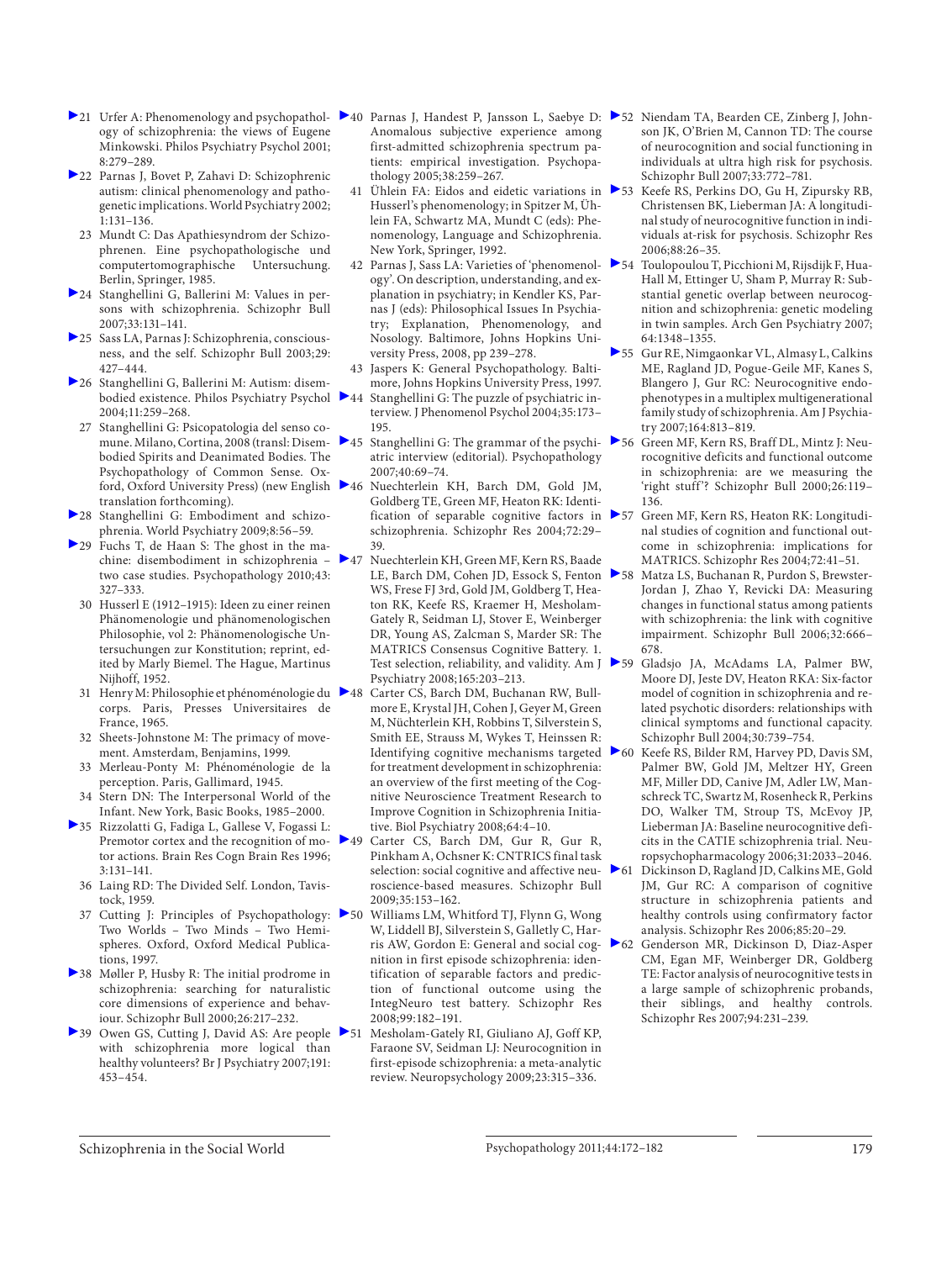- 63 Addington J, Girard TA, Christensen BK, Addington D: Social cognition mediates illness-related and cognitive influences on social function in patients with schizophreniaspectrum disorders. J Psychiatry Neurosci 2010;35:49–54.
- 64 Hogarty GE, Fleischer S: Developmental theory for a cognitive enhancement therapy of schizophrenia. Schizophr Bull 1999;25:677– 692.
- ▶ 65 Brunet-Gouet E, Decety J: Social brain dys- ▶ 81 functions in schizophrenia: a review of neuroimaging studies. Psychiatry Res 2006;148: 75–92.
- nition in schizophrenia: an overview. Schizophr Bull 2008;34:408–411.
- 67 Green MF, Penn DL, Bentall R, Carpenter WT, Gaebel W, Gur RC, Kring AM, Park S, Silverstein SM, Heinssen R: Social cognition in schizophrenia: an NIMH workshop on definitions, assessment, and research opportunities. Schizophr Bull. 2008;34:1211–1220.
- 68 Gallagher S: How the body shapes the mind. Oxford, Oxford University Press, 2005.
- 69 Gopnik A, Wellman H: Why the Child's Theory of Mind Really Is a Theory. Mind Lang 1992;7:145–171.
- 70 Gordon R: Folk psychology as simulation. Mind Lang 1986;1:158–171.
- 71 Goldman A: The mentalizing folk; in Sperber D (ed): Metarepresentation, a multidisciplinary perspective. London, Oxford University Press, 2000, pp 171–196.
- 72 Gallese V, Goldman A: Mirror neurons and the simulation theory of mind-reading. Trends Cogn Sci 1998;2:493–501.
- 73 Bora E, Yucel M, Pantelis C: Theory of mind impairment in schizophrenia: meta-analysis. Schizophr Res 2009;109:1–9.
- 74 Sprong M, Schothorst P, Vos E, Hox J, van Engeland H: Theory of mind in schizophrenia: meta-analysis. Br J Psychiatry 2007;191: 5–13.
	- 75 Kohler CG, Walker JB, Martin EA, Healey KM, Moberg PJ: Facial emotion perception in schizophrenia: a meta-analytic review. Schizophr Bull DOI: [10.1093/schbul/sbn192](http://dx.doi.org/10.1093%2Fschbul%2Fsbn192).
	- 76 Eack SM, Mermon DE, Montrose DM, Miewald J, Gur RE, Gur RC, Sweeney JA, Keshavan MS: Social cognition deficits among individuals at familial high risk for schizophrenia. Schizophr Bull DOI: sbp026v1 sbp026.
- 77 Chung YS, Kang DH, Shin NY, Yoo SY, Kwon JS, Reske M, Habel U, Kellermann T, Backes V, Jon Shah N, von Wilmsdorff M, Gaebel W: ▶90 Zilles Deficit of theory of mind in individuals at ultra-high-risk for schizophrenia. Schizophr Res 2008;99:111–118.
- 78 Reske M, Habel U, Kellermann T, Backes V, Shah NJ, von Wilmsdorff M, Gaebel W, Zilles K, Schneider F: Differential brain activation during facial emotion discrimination in first-episode schizophrenia. J Psychiatr Res 2009;43:592–599.
- 79 Koelkebeck K, Pedersen A, Suslow T, Kueppers KA, Arolt V, Ohrmann P: Theory of Mind in first-episode schizophrenia patients: correlations with cognition and personality traits. Schizophr Res DOI: [10.1016/j](http://dx.doi.org/10.1016%2Fj.schres.2009.12.015). [schres.2009.12.015.](http://dx.doi.org/10.1016%2Fj.schres.2009.12.015)
- Bediou B, Asri F, Brunelin J, Krolak-Salmon P, D'Amato T, Saoud M, Tazi I: Emotion recognition and genetic vulnerability to schizophrenia. Br J Psychiatry 2007;191:126–130.
- Bertrand MC, Sutton H, Achim AM, Malla AK, Lepage M: Social cognitive impairments in first episode psychosis. Schizophr Res 2007;95:124–133.
- 66 Penn DL, Sanna LJ, Roberts DL: Social cog- 82 Roncone R, Falloon IR, Mazza M, De Risio A, Pollice R, Necozione S, Morosini P, Casacchia M: Is theory of mind in schizophrenia more strongly associated with clinical and social functioning than with neurocognitive deficits? Psychopathology 2002;35:368.
	- 83 Kee KS, Green MF, Mintz J, Brekke JS: Is emotion processing a predictor of functional outcome in schizophrenia? Schizophr Bull 2003;29:487–497.
	- 84 Bora E, Eryavuz A, Kayahan B, Sungu G, Veznedaroglu B: Social functioning, theory of mind and neurocognition in outpatients with schizophrenia; mental state decoding may be a better predictor of social functioning than mental state reasoning. Psychiatry Res 2006;145:95–103.
	- 85 Horton HK, Silverstein SM: Social cognition as a mediator of cognition and outcome among deaf and hearing people with schizophrenia. Schizophr Res 2008;105:125–137.
	- 86 Brekke J, Kay DD, Lee KS, Green MF: Biosocial pathways to functional outcome in schizophrenia. Schizophr Res 2005;80:213– 225.
	- 87 Addington J, Saeedi H, Addington D: Facial affect recognition: a mediator between cognitive and social functioning in psychosis? Schizophr Res 2006;85:142–150.
	- 88 Vaskinn A, Sundet K, Friis S, Simonsen C, Birkenaes AB, Jónsdóttir H, Ringen PA, Andreassen OA: Emotion perception and learning potential: mediators between neurocognition and social problem-solving in schizophrenia? J Int Neuropsychol Soc 2008;14: 279–288.
	- 89 McGlade N, Behan C, Hayden J, O'Donoghue T, Peel R, Haq F, Gill M, Corvin A, O'Callaghan E, Donohoe G: Mental state decoding v. mental state reasoning as a mediator between cognitive and social function in psychosis. Br J Psychiatry 2008;193:77–78.
		- Bell M, Tsang HW, Greig TC, Bryson GJ: Neurocognition, social cognition, perceived social discomfort, and vocational outcomes in schizophrenia. Schizophr Bull 2009;35: 738–747.
	- 91 Corrigan PW, Toomey R: Interpersonal > 105 Preston SD, DeWaal FBM: Empathy: its ulproblem solving and information processing in schizophrenia. Schizophr Bull 1995;21: 395–403.
- 92 Vauth R, Rusch N, Wirtz M, Corrigan PW: Does social cognition influence the relation between neurocognitive deficits and vocational functioning in schizophrenia? Psychiatry Res 2004;128:155–165.
- 93 Sergi Y, Rassovsky KH, Nuechterlein KH, Green MF: Social perception as a mediator of the influence of early visual processing on functional status in schizophrenia. Am J Psychiatry 2006;163:448–454.
- 94 Chung YS, Mathews JR, Barch DM: The Effect of Context Processing on Different Aspects of Social Cognition in Schizophrenia. Schizophr Bull DOI: sbq012v1-sbq012.
- 95 Lysaker PH, Lancaster RS, Nees MA, Davis LW: Attributional style and symptoms as predictors of social function in schizophrenia. J Rehabil Res Dev 2004;41:225–232.
- 96 Donohoe G, Spoletini I, McGlade N, Behan C, Hayden J, O'Donoghue T, Peel R, Haq F, Walker C, O'Callaghan E, Spalletta G, Gill M, Corvin A: Are relational style and neuropsychological performance predictors of social attributions in chronic schizophrenia? Psychiatry Res 2008;161:19–27.
- 97 Cutting J, Murphy D: Impaired ability of schizophrenics, relative to manics or depressives, to appreciate social knowledge about their culture. Br J Psychiatry 1990; 157:355–358.
- 98 Mazza M, De Risio A, Tozzini C, Roncone R, Casacchia M: Machiavellianism and Theory of Mind in people affected by schizophrenia. Brain Cogn 2003;51:262– 269.
- 99 Pinkham AE, Penn DL, Perkins DO, Lieberman J: Implications for the Neural Basis of Social Cognition for the Study of Schizophrenia. Am J Psychiatry 2003;160: 815–824.
- 100 Casacchia M, Mazza M, Roncone R: Theory of Mind, Social development, and psychosis. Current Psychiatry Reports 2004;6: 183–189.
- 101 Schneider F, Gur RC, Koch K, Backes V, Amunts K, Shah NJ, Bilker W, Gur RE, Habel U: Impairment in the specificity of emotion processing in schizophrenia. Am J Psychiatry 2006;163:442–447.
- 102 Couture SM, Penn DL, Roberts DL: The functional significance of social cognition in schizophrenia: a review. Schizophr Bull 2006;32(suppl 1):44–63.
	- 103 Bora E, Gokcen S, Veznedaroglu B: Empathic abilities in people with schizophrenia. Psychiatry Res 2008;160:23–29.
- 104 Shamay-Tsoory SG, Shur S, Barcai-Goodman L, Medlovich S, Harari H, Levkovitz Y: Dissociation of cognitive from affective components of theory of mind in schizophrenia. Psychiatry Res 2007;149:11–23.
- timate and proximate bases. Behav Brain Sci 2002;25:1–72.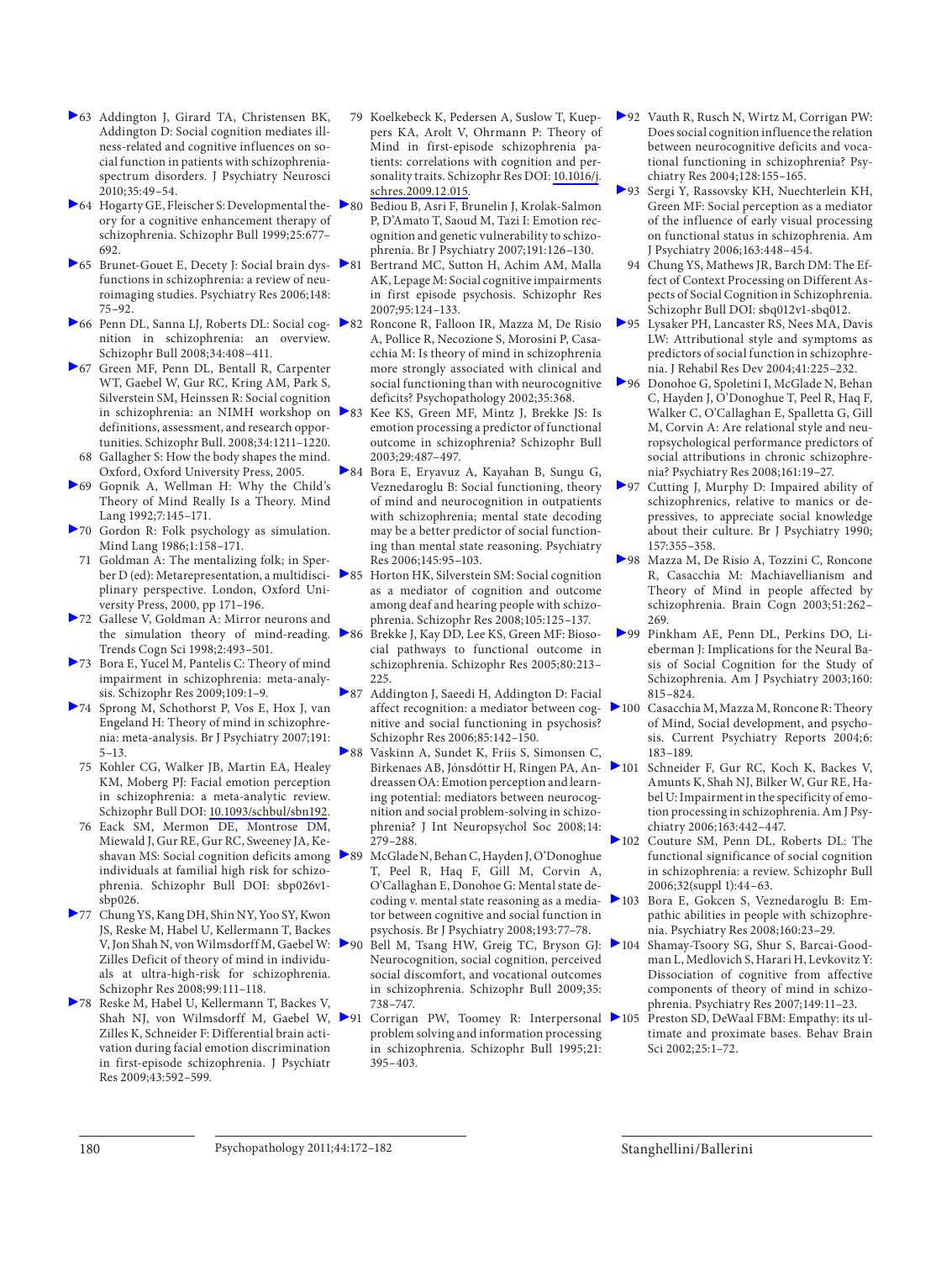- ences in empathy: evidence for a multidimensional approach. J Pers Social Psychol 1983;44:113–126.
- 107 Vollm BA, Taylor ANW, Richardson P, Corcoran R, Stirling J, McKie S, Deakin ry of mind and empathy: a functional magnetic resonance imaging study in a nonverbal task. NeuroImage 2006;29:90–98.
- ▶ 108 Baron-Cohen S, Wheelwright S, Hill J: The ▶ 122 'Reading the Mind in the Eyes' test revised version: a study with normal adults, and adults with Asperger syndrome or highatry 2001;42:241–252.
- 109 Corcoran R, Mercer G, Frith CD: Schizophrenia, symptomatology and social inference: investigating 'theory of mind' in people with schizophrenia. Schizophr Res 1995;17:5–13.
- 110 Frith CD, Corcoran R: Exploring 'theory of mind' in people with schizophrenia. Psy- 2124 chol Med 1996;26:521–530.
- 111 Sarfati Y, Hardy-Bayle MC, Nadel J, Chevalier JF, Wildloecher D: Attribution of mental states to others by schizophrenic patients. Cogn Neuropsychiatry 1997;2:1–17.
- ▶ 112 Drury VM, Robinson EJ, Birchwood M: ▶ 125 'Theory of mind' skills during an acute episode of psychosis and following recovery. Psychol Med 1998;28:1101–1112.
- 113 Ochsner KN: The social-emotional processing stream: five core constructs and their translational potential for schizophrenia and beyond. Biol Psychiatry 2008; 64:48–61.
- 114 Herbener ES, Harrow M, Hill SK: Change in the relationship between anhedonia and functional deficits over a 20-year period in  $\geq 127$ individuals with schizophrenia. Schizophr Res 2005;75:97–105.
- 115 Tso IF, Grove TB, Taylor SF: Emotional experience predicts social adjustment independent of neurocognition and social cognition in schizophrenia. Schizophr Res 2010;122:156–163.
- 116 Gard DE, Kring AM, Gard MG, Horan WP, Green MF: Anhedonia in schizophrenia: distinctions between anticipatory and consummatory pleasure. Schizophr Res 2007; 93:253–260.
- 117 Cohen AS, Minor KS, Najolia GM: A framework for understanding experiential deficits in schizophrenia. Psychiatry Res 2010; 178:10–16.
- 118 Nakagami E, Hoe M, Brekke JS: The prospective relationships among intrinsic motivation, neurocognition, and psychosocial functioning in schizophrenia. Schizophr Bull 2010;36:935–948.
- 119 Foussias G, Remington G: Negative symptoms in schizophrenia: avolition and Occam's razor. Schizophr Bull 2010;36:359– 369.
- 106 Davis MH: Measuring individual differ- 120 Shur S, Shamay-Tsoory SG, Levkovitz Y: In- 132 Pijnenborg GH, Withaar FK, Evans JJ, van tegration of emotional and cognitive aspects of theory of mind in schizophrenia and its relation to prefrontal neurocognitive performance. Cogn Neuropsychiatry 2008;13:472–490.
	- JFW, Elliott R: Neuronal correlates of theo- 121 McCabe R, Leudar I, Antaki C: Do people with schizophrenia display theory of mind >133 deficits in clinical interactions? Psychol Med 2004;34:401–412.
		- Vaskinn A, Sergi MJ, Green MF: The chalment of social perception in schizophrenia. J Nerv Ment Dis 2009;197:700–702.
	- functioning autism. J Child Psychol Psychi- 123 Bazin N, Brunet-Gouet E, Bourdet C, Kayserieux C: Quantitative assessment of attribution of intentions to others in schizophrenia using an ecological video-based pressed patients. Psychiatry Res 2009;167: 28–35.
		- Kurtz MM, Moberg PJ, Ragland JD, Gur RC, Gur RE: Symptoms versus neurocogni- $\geq 137$ tive test performance as predictors of psychosocial status in schizophrenia: a 1- and 4-year prospective study. Schizophr Bull 2005;31:167–174.
		- Bowie CR, Reichenberg A, Patterson TL, Heaton RK, Harvey PD: Determinants of real-world functional performance in schizophrenia subjects: correlations with cognition, functional capacity, and symptoms. Am J Psychiatry 2006;163:418–425.
		- 126 Perlick DA, Rosenheck RA, Kaczynski R, Bingham S, Collins J: Association of symptomatology and cognitive deficits to functional capacity in schizophrenia. Schizophr Res 2008;99:192–199.
			- 127 Mohamed S, Rosenheck R, Swartz M, 140 Prouteau A, Verdoux H, Briand C, Lesage Stroup S, Lieberman JA, Keefe RS: Relationship of cognition and psychopathology to functional impairment in schizophrenia. Am J Psychiatry 2008;165:978–987.
		- 128 Heinrichs RW, Ammari N, Miles A, Mc-Dermid Vaz S, Chopov B: Psychopathology ▶141 and cognition in divergent functional outcomes in schizophrenia. Schizophr Res 2009;109:46–51.
		- 129 Ventura J, Hellemann GS, Thames AD, 142 Koellner V, Nuechterlein KH: Symptoms as mediators of the relationship between neurocognition and functional outcome in schizophrenia: a meta-analysis. Schizophr Res 2009;113:189–199.
		- ▶ 130 Brekke JS, Hoe M, Long J, Green MF: How ▶ 143 neurocognition and social cognition influence functional change during community-based psychosocial rehabilitation for individuals with schizophrenia. Schizophr Bull 2007;33:1247–1256.
		- ▶ 131 Brüne M, Abdel-Hamid M, Lehmkämper ▶ 144 C, Sonntag C: Mental state attribution, neurocognitive functioning, and psychopathology: what predicts poor social competence in schizophrenia best? Schizophr Res 2007;92:151–159.
- den Bosch RJ, Timmerman ME, Brouwer WH: The predictive value of measures of social cognition for community functioning in schizophrenia: implications for neuropsychological assessment. J Int Neuropsychol Soc 2009;15:239–247.
- Lancaster RS, Evans JD, Bond GR, Lysaker PH: Social cognition and neurocognitive deficits in schizophrenia. J Nerv Ment Dis 2003;191:295–299.
- lenges of ecological validity in the measure- 134 Mazza M, De Risio A, Surian L, Roncone R, Casacchia M: Selective impairments of theory of mind in people with schizophrenia. Schizophr Res 2001;47:299–308.
- ser N, Falissard B, Hardy-Baylé MC, Pas- 135 Pinkham AE, Penn DL: Neurocognitive and social cognitive predictors of interpersonal skill in schizophrenia. Psychiatry Res 2006;143:167–178.
- task: a comparison with manic and de- 136 Pan YJ, Chen SH, Chen WJ, Liu SK: Affect recognition as an independent social function determinant in schizophrenia. Compr Psychiatry 2009;50:443–452.
	- Green MF: What are the functional consequences of neurocognitive deficits in schizophrenia? Am J Psychiatry 1996;153: 321–330.
	- 138 Milev P, Ho B-H, Arndt S, Andreasen NC: Predictive values of neurocognition and negative symptoms on functional outcome in schizophrenia: a longitudinal first-episode study with 7-year follow-up. Am J Psychiatry 2005;162:495–506.
	- 139 Laes JR, Sponheim SR: Does cognition predict community function only in schizophrenia? A study of schizophrenia patients, bipolar affective disorder patients, and community control subjects. Schizophr Res 2006;84:121–131.
		- A, Lalonde P, Nicole L, Reinharz D, Stip E: The crucial role of sustained attention in community functioning in outpatients with schizophrenia. Psychiatry Res 2004; 129:171–177.
	- Addington J, Addington D: Neurocognitive and social functioning in schizophrenia: a 2.5 year follow-up study. Schizophr Res 2000;44:47–56.
	- Bowie CR, Leung WW, Reichenberg A, Mc-Clure MM, Patterson TL, Heaton RK, Harvey PD: Predicting schizophrenia patients' real world behavior with specific neuropsychological and functional capacity measures. Biol Psychiatry 2008;63:505–511.
	- Addington J, Girard TA, Christensen BK, Addington D: Social cognition mediates illness-related and cognitive influences on social function in patients with schizophrenia-spectrum disorders. J Psychiatry Neurosci 2010;35:49–54.
	- Fiszdon JM, Choi J, Goulet J, Bell MD: Temporal relationship between change in cognition and change in functioning in schizophrenia. Schizophr Res 2008;105:105–113.